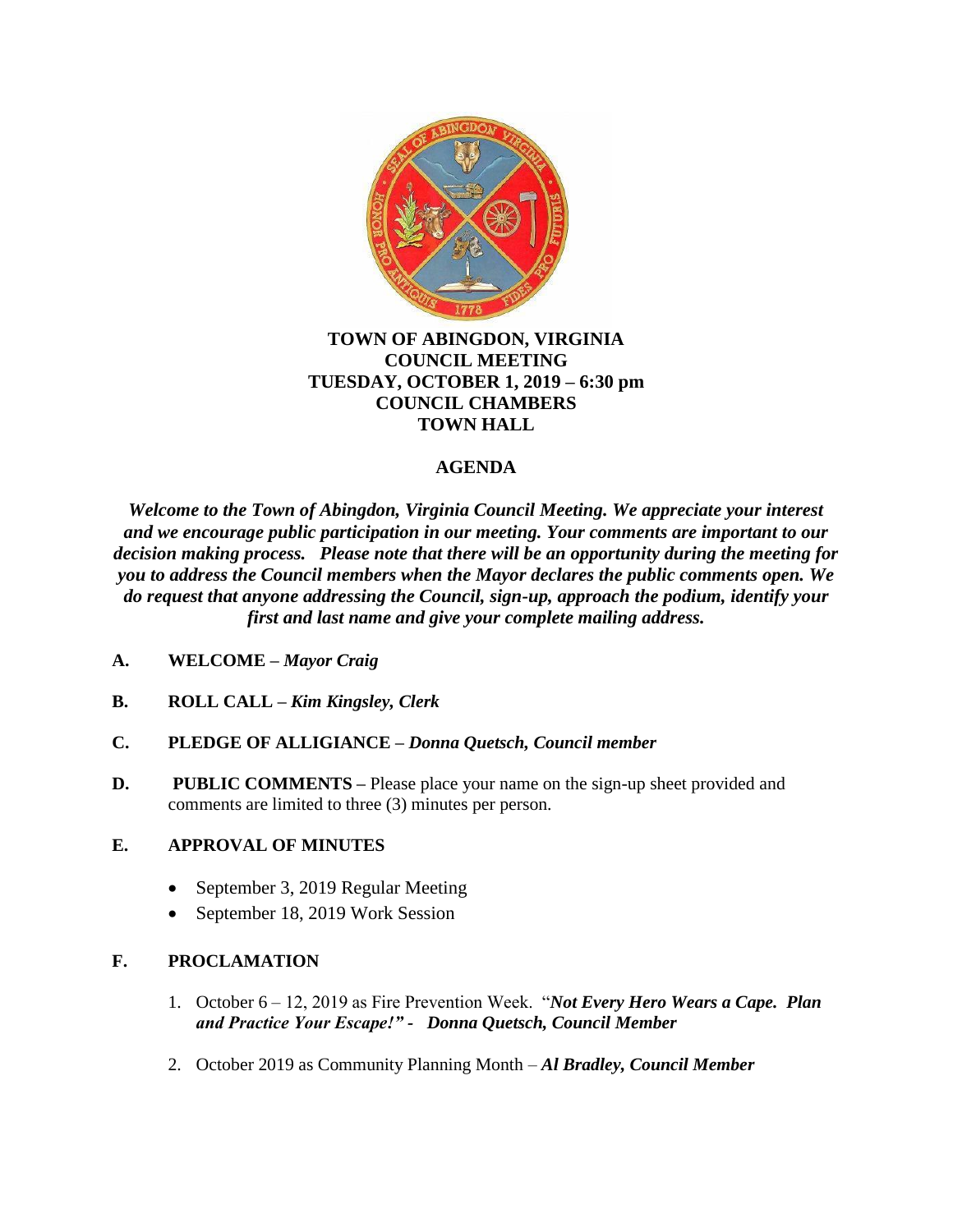## **G. RESOLUTION**

- 1. Resolution authorizing the issuance of a General Obligation Refunding Bond in a principal amount not to exceed \$7,500,000, providing for the form, details and payment of the bond and authorizing the partial refunding of a prior bond and certain related actions – *James Morani, Town Manager*
- 2. Resolution accepting Final Plat for Washington Crossing to subdivide subject property into two parcels, 1) containing 8.32± acres, 2) containing 3.22± acres; Owner: Marathon Realty Corp. P.O. Box 1158, Abingdon, VA 24212: Tax Map ID 105A-2- 16 – *Jason Boswell, Director of Planning*
- 3. Resolution to submit application for allocation of funds through the Virginia Department of Transportation Alternative Program for a Pedestrian Improvement Project – Fiscal Year 2020 – *Tyler Vencill, Town Engineer*

# **H. PETITIONS, PUBLIC HEARINGS AND FIRST READING OF ORDINANCES -**

**1. Public Hearing – First Reading –** Pursuant to Code of Virginia, 1950, as amended, Section  $\S 15.2$ -2204 and The Code for the Town of Abingdon, Appendix B – Zoning Ordinance, Article 25 – Amendments, Administration and Interpretation, to consider an amendment to Appendix B – Zoning Ordinance, Article 17, Section 17-4, *Uses not provided for* - *Wayne Craig, Mayor*

## **I. SECOND READINGS**

- 1. **Public Hearing - Second Reading of Ordinance** Pursuant to Code of Virginia, 1950, as amended, Section 15.2-2204, consideration of an Ordinance of the Council of the Town of Abingdon, Virginia to enact an Infrastructure Advisory Committee, Chapter 62, Streets, Sidewalks and Other Public Places, Article VI, Section 62-108.
- 2. **Public Hearing - Second Reading of Ordinance** Pursuant to Code of Virginia, 1950, as amended, Section 15.2-2204 and The Code for the Town of Abingdon, Appendix B – Zoning Ordinance – Article 25 – Amendments, Administration and Interpretation consideration of an Ordinance of the Council of the Town of Abingdon, Virginia to amend Zoning Ordinance, Article 18, Site Plan Review; Section 18-9 Historic District Entrance Corridor Overlay District.

## **J. CONSIDERATION OF BIDS**

- 1. Authorization to award contracts for on-call engineering services *Tyler Vencill, Town Engineer*
	- A. General Civil Engineering
	- B. Transportation and Traffic Engineering